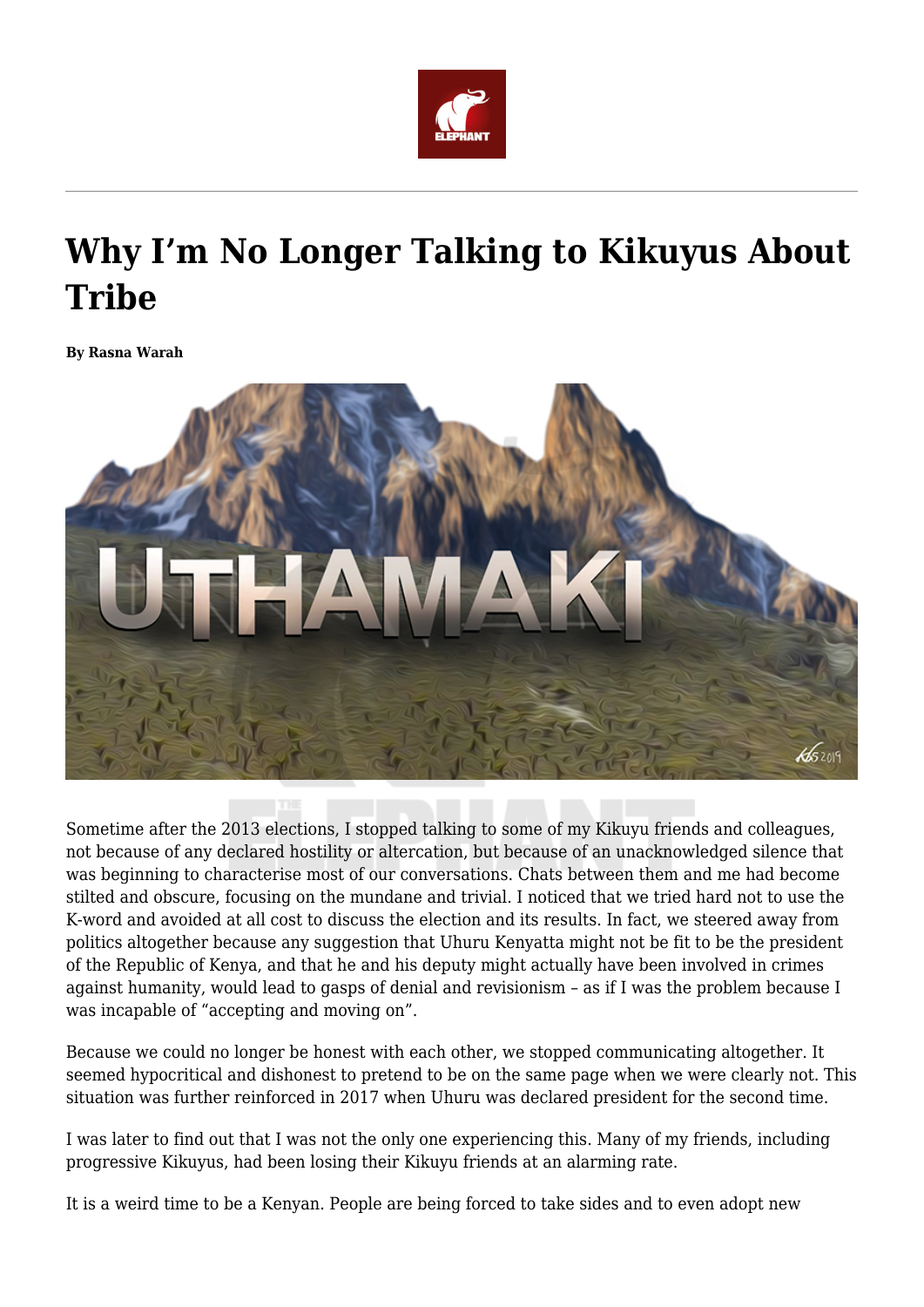identities. Some people have begun asserting their Kikuyu identity by adding a Kikuyu name to their Christian one, or by demonstrating their filial ties to a Kikuyu in-law or spouse by hyphenating their names. It has become very important to have Kikuyu ties – even if you don't speak the language and have no knowledge of Kikuyu culture and traditions. Having a Kikuyu connection is deemed to have its advantages in today's Kenya. There is a perception that having the right connections will open up all kinds of opportunities, from jobs to tenders.

In her book, *Why I'm No Longer Talking to White People About Race*, the black British writer Reni Eddo-Lodge explains that she stopped having conversations about race with white people because most white people don't even recognise that racism exists. "I cannot continue to emotionally exhaust myself trying to get this message across, while also toeing a very precarious line that tries not to implicate any one white person in their role in perpetuating structural racism, lest they character assassinate me,"she writes.

It is a weird time to be a Kenyan. People are being forced to take sides and to even adopt new identities. Some people have begun asserting their Kikuyu identity by adding a Kikuyu name to their Christian one, or by demonstrating their filial ties to a Kikuyu inlaw or spouse by hyphenating their names

The title of Eddo-Lodge's book is deliberately provocative – to look a problem in the eye and force people to deal with it. She says that white people often silence people of colour by pretending that the problem lies with the latter, and not with the former, or by accusing the non-white person of being overly sensitive about race. "They've never had to think about what it means, in power terms, to be white, so any time they're vaguely reminded of this fact, they interpret it as an affront," she says. "Their eyes glaze over in boredom or widen in indignation. Their mouths start twitching as they get defensive. Their throats open up as they try to interrupt, itching to talk over you but not really listen, because they need to let you know you've got it wrong."

"I can no longer have this conversation, because we're often coming at it from completely different places," she adds. "Worse still is the white person who might be willing to entertain the possibility of said racism, but who thinks we enter this conversation as equals. We don't."

Here in Kenya, some of us have become so emotionally exhausted that we have stopped talking because some of us are afraid to acknowledge that a problem exists – a problem that could be described as "Kikuyu privilege", the result of decades of bad politics that emphasised ethnic identity. So because privilege in this country is directly related to who is in power, for a long time, we also had what can be called "Kalenjin privilege", which reasserted itself when William Ruto became Uhuru's running mate and deputy. The current stand-off between Uhuru and Ruto can thus be interpreted as a battle for supremacy – Kikuyu privilege fighting Kalenjin privilege and vice versa.

Now all those who are not white know what white privilege looks like. It is like oxygen in the air – we cannot see it, but we know it is there. It is that taking-for-granted feeling among people who have never had to explain themselves to others and who have never had to seek permission to exist.

By privilege I do not necessarily mean wealth or opportunities, but a mindset that sets oneself apart from "the other" and treats one's identity as the norm, and all those who deviate from it as different, not necessarily in an overtly racist Trump kind of way, but in a condescending, paternalistic manner. It is like when a white person asks you how you learnt how to play the piano so well, or when she marvels at the fact that you have a PhD. Or like when (as has happened to me several times), a white person asks if I still eat Indian food with my hands. (Of course I do, not all the time, but only when I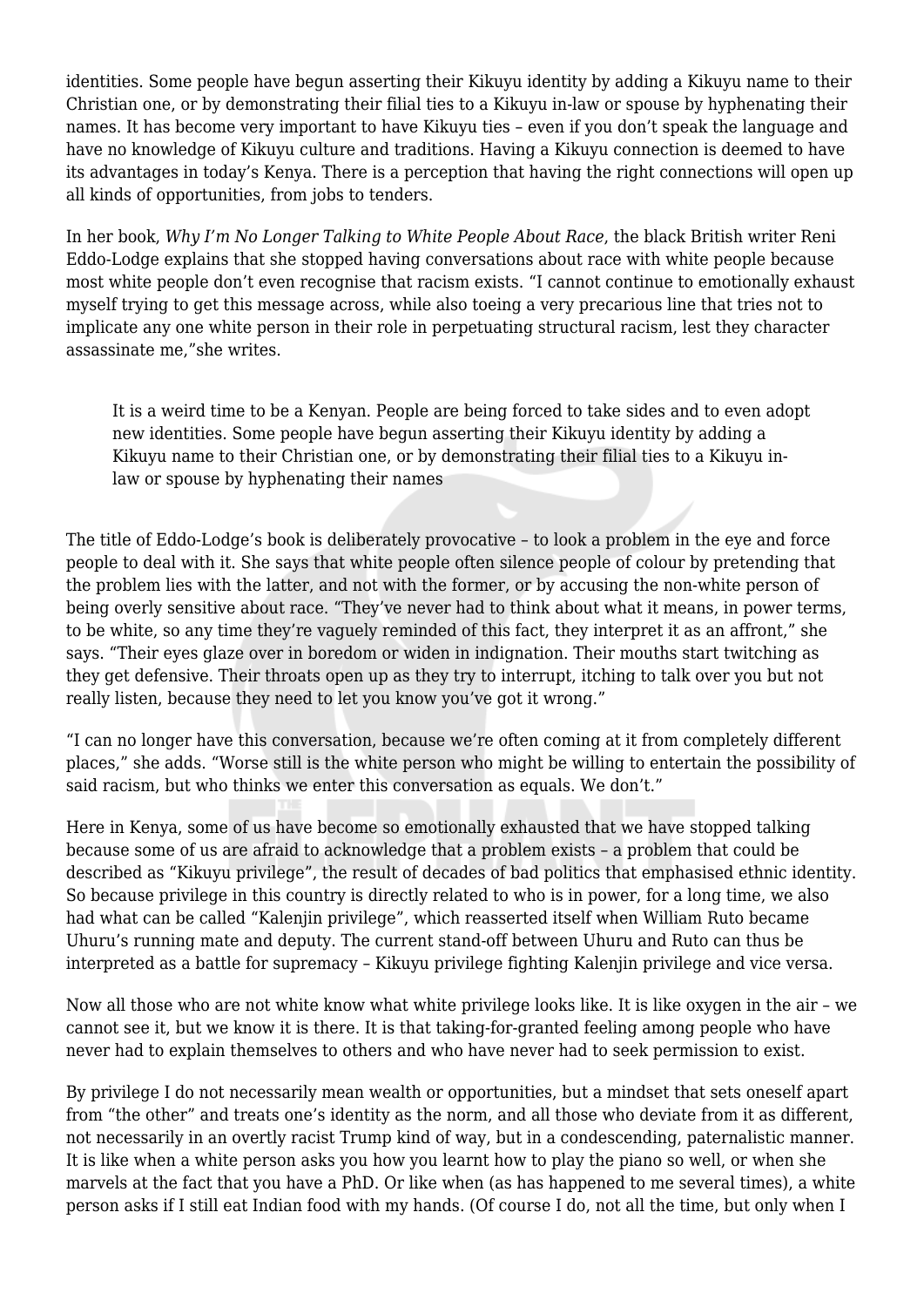dip a roti into a curry – a feat that would be impossible with a fork and knife.)

Now all those who are not white know what white privilege looks like. It is like oxygen in the air – we cannot see it, but we know it is there. It is that taking-for-granted feeling among people who have never had to explain themselves to others and who have never had to seek permission to exist

In many ways, Kikuyu privilege is akin to white or male privilege in that most Kikuyus are not even aware of it. So they might say things like, "I think he's quite smart for a Pokot." Or, "We Kikuyus, unlike those lazy people at the coast, work hard for our money." Or they might point out that they have a lot of non-Kikuyu friends, just like the white liberal who will emphasise that "many of my friends are black". (I use the word liberal here deliberately because unlike the rabid white rightwing racist, the white liberal assumes, falsely, that he does not enjoy privilege, and that even if he does, he works consciously to underplay it.) Like white privilege, Kikuyu privilege does not examine the structural and historical reasons for why one racial or ethnic group has an advantage over another, or whether subjugation of the "other" was how this privilege was acquired in the first place.

My critics will no doubt remind me that there are millions of Kikuyus in this country who are poor and who do not benefit financially or politically from their Kikuyuness. Indeed, as I have said so in many of my articles, poor Kikuyus got the short end of the stick at independence. Many were not only dispossessed of their land by former Kikuyu loyalists known as homeguards who went on to form the political elite after independence, but those who were relocated to the Rift Valley have suffered violence in virtually every election since the 1990s. And we must remember that it was a Kikuyu president, Mwai Kibaki, who oversaw the extrajudicial killing of hundreds of Mungiki members – children of the very Kikuyu people who were alienated from their land by the Jomo Kenyatta regime.

Kikuyu privilege, like white or male privilege, therefore, has little to do with wealth but everything to do with self-perception – and delusion. It is the reason why, despite having suffered at the hands of every regime in Kenya, poor and dispossessed Kikuyus continue to follow the philosophy of *uthamaki*, a belief that Kikuyus are – and should remain – the true and only rulers of this land known as Kenya. And that their ethnic group's leaders must be the main beneficiaries of the country's wealth. (Turned on its head, this philosophy was also adopted by the Kalenjin, who have sought power, wealth and privilege with equal determination.) They do not ask why this wealth does not trickle down to them, why they still remain poor.

My critics will no doubt remind me that there are millions of Kikuyus in this country who are poor and who do not benefit financially or politically from their Kikuyuness

For someone like me who belongs to a tiny ethnic minority in this country, the notion that ethnic identity affects one's life chances is disconcerting to say the least. How can I, with my Indian name and heritage, compete with the largest tribe in Kenya? And because I did not marry into one of the larger tribes, I face an additional disadvantage. My husband's mother belonged to a tribe known as Taveta, one of those small tribes that have been forgotten and that have been marginalised for so long that they are completely off the political and economic radar. His father was Malawian but since my husband never lived in that country, he identifies most with his Taveta roots. So adding his name to mine doesn't help either. On the contrary, being a Kenyan Asian married to a small tribe man in Kenya with a foreign African father probably places me somewhere at the very bottom of the pecking order.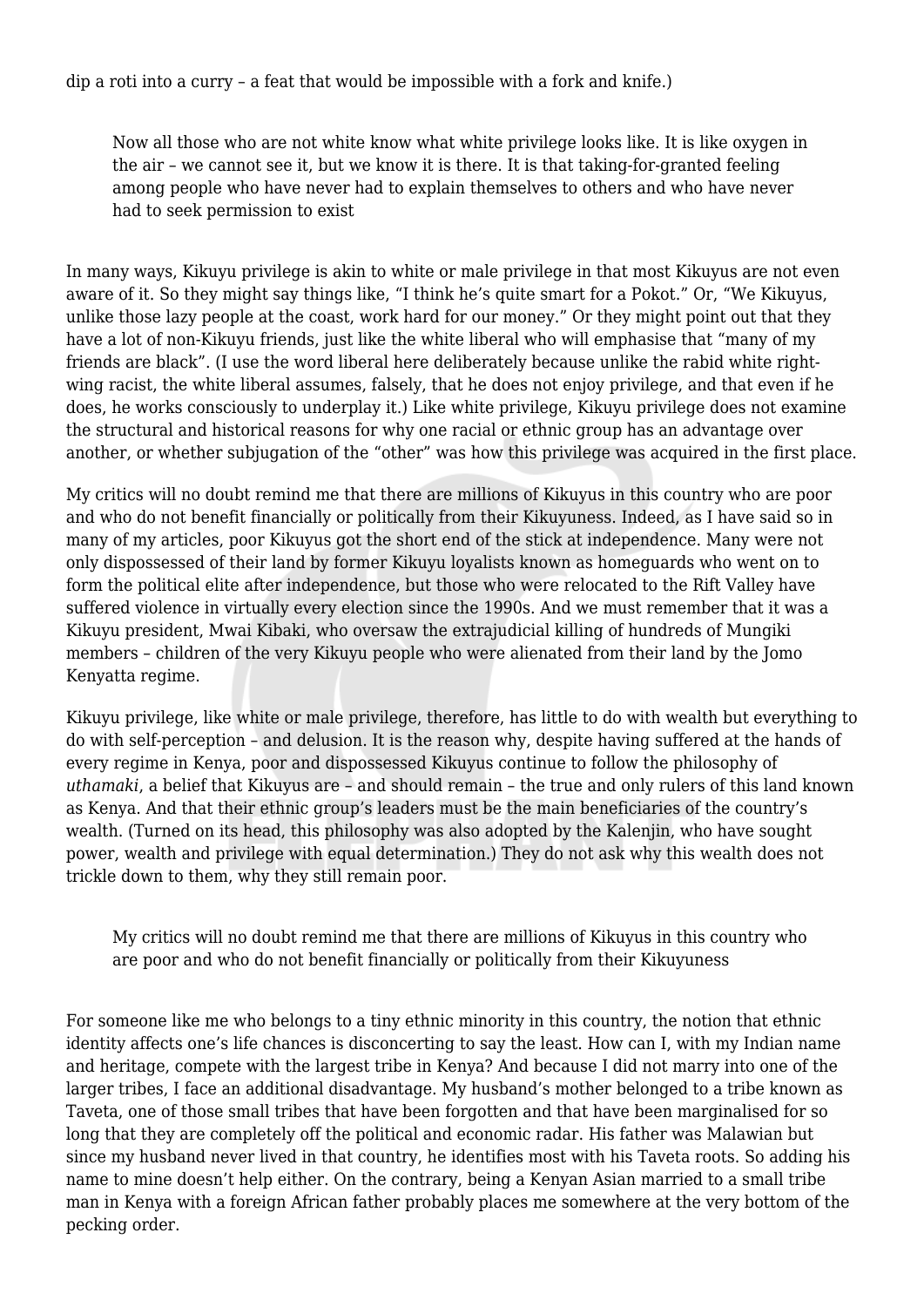I am not saying that I did not inherit certain privileges on account of my race or class. I grew up in an urban middle class Asian family that did not struggle with money issues and which took many things for granted. We were not rich, but we were not poor either. My sex placed certain obstacles in my way – Indian culture denies women and girls many privileges, so I learnt at a very young age not to reach for the stars. Sheer stubbornness on my part dismantled some of these barriers and allowed me to pursue some of my goals.

But even as a child, I was aware that the playing field was not level for Asians. So, for instance, I could never aspire for a government job because those jobs were reserved for Africans. And in a society so deeply divided by race (thanks to the apartheid imposed by British colonialism and white settlers that lingered on after independence), it was difficult for me to make a case for why I deserved to be treated equally. Kenyan Asians enjoyed status and benefits under colonialism that their African brethren were denied – a "divide and rule" colonial tactic that kept the races physically, socially and economically apart.

By privilege I do not necessarily mean wealth or opportunities, but a mindset that sets oneself apart from "the other" and treats one's identity as the norm, and all those who deviate from it as different, not necessarily in an overtly racist Trump kind of way, but in a condescending, paternalistic manner

When I moved to the coast a few years ago, I also became aware of what I can only describe as my "Nairobi privilege" – a misguided belief held by middle class Nairobians such as myself that Nairobi is Kenya, even though Nairobians make up only ten per cent of the country's population. It is a privilege that assumes that Nairobi is the norm and whatever happens outside its borders is just tourism. Here I saw what marginalisation does to a people. It lowers expectations. People expect less, so they demand less as well. The "Pwani si Kenya" movement was a response to this marginalisation, but that too was crushed.

How can Kikuyu privilege or any other kind of privilege be addressed? The tendency normally is to pass the buck of "awareness raising" on those who do not enjoy these privileges. Black people in the UK, for instance, will be invited to talk about their experiences to white audiences, or to become champions of anti-racist advocacy groups. Muslims and other minorities in the United States will be invited to speak about the discrimination they face. (In Kenya, we don't even bother with such awareness-raising; we just accept and move on.)

Yet the onus really should lie with the ones having the privilege. They themselves must ensure that not every board member in a parastatal or corporation is a Kikuyu or from just one ethnic group. They must demand that key positions in government be shared in a fair manner among all ethnic groups. They must sensitise their own people about the dangers of uthamaki and other myopic ideologies.

A friend commented that he was surprised that every panelist at a talk he recently attended was a Kikuyu, and he wondered why the organisers of the event had not made more of an effort to make the panel more inclusive of other ethnic groups. My response was that they were probably not even aware of the ethnic composition of the panel because that's how privilege works – it is invisible to the owner of the privilege but completely obvious to others.

If we are to move forward, we must have a frank and honest discussion about tribalism, and what it has done to us as a society. We – not just Kikuyus but every ethnic group and race in Kenya – must know and acknowledge our individual privileges, and then dissect them for all to see. Only then can